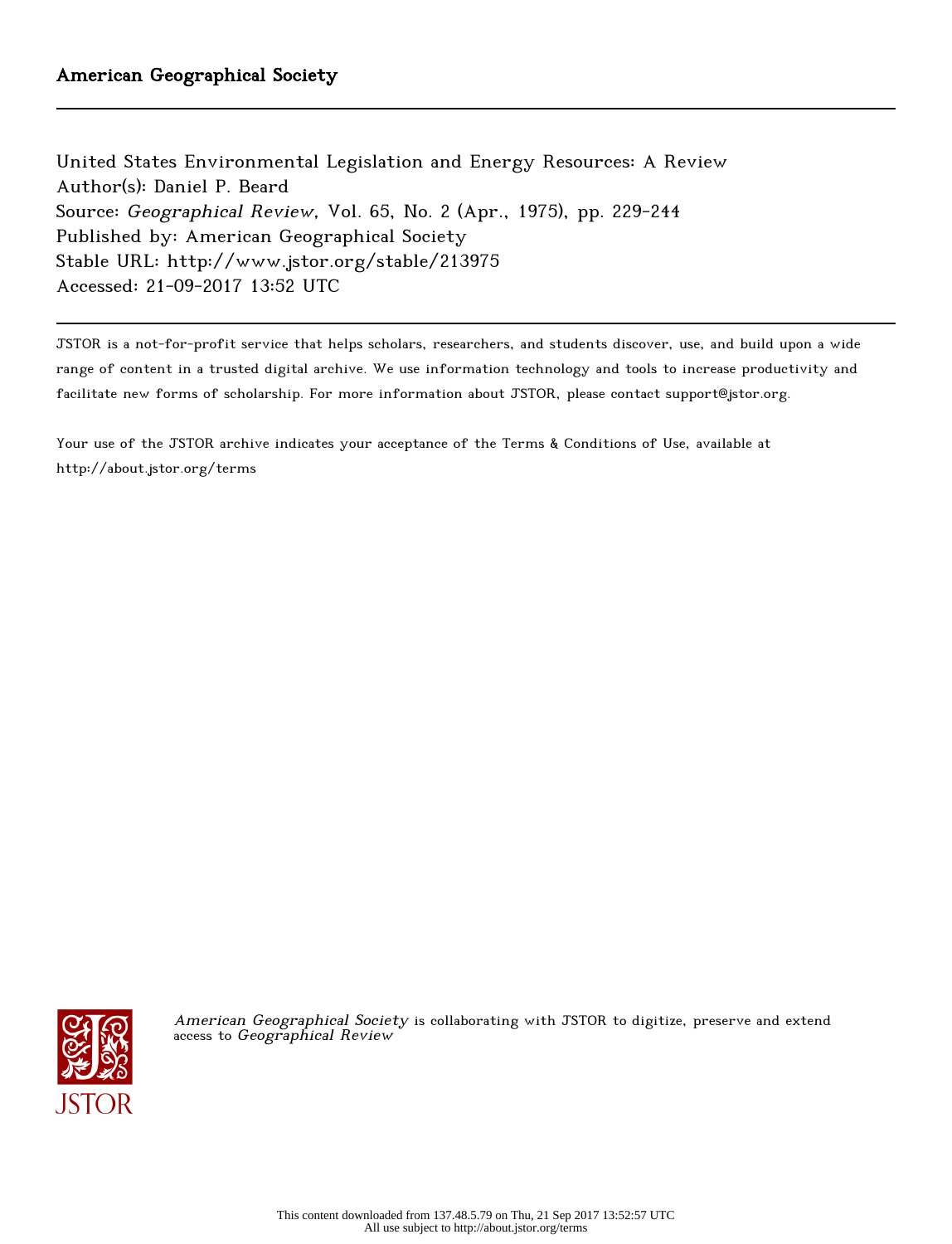# UNITED STATES ENVIRONMENTAL LEGISLATION AND ENERGY RESOURCES: A REVIEW\*

## DANIEL P. BEARD

IN RECENT years considerable attention has been focused on the relation ships between environmental quality and energy supply and demand ob-  $\blacksquare$  iectives. Some spokesmen have commented that these two subjects reflect di vergent goals and that significant technological and societal changes will be re quired to reach them.<sup>1</sup> Others have stated that both environmental and energy supply objectives can be achieved without major readjustments.<sup>2</sup> While this de bate has continued, environmental legislation has been implemented: the courts have resolved legislative conflicts; administrative agencies have promulgated standards and regulations; and, as Russell Train, administrator of the Environ mental Protection Agency (EPA) recently wrote, "the average citizen is... beginning to recognize that there were difficult choices to be made, that some cherished patterns of behavior may have to be modified."<sup>3</sup>

 The Arab oil embargo and other energy supply problems have changed the character of this debate, however. Executive and congressional leaders have acted to delay implementation of environmental objectives in order to improve energy supplies and relieve shortages. Other leaders have called for further changes in environmental requirements because existing legislation has gone "too far."4 Environmental spokesmen, on the other hand, have urged restraint

<sup>1</sup> Two eloquent statements on this issue were recently published. See Hans H. Lands berg: Low-Cost, Abundant Energy: Paradise Lost? Science, Vol. 184, 1974, pp. 247-253; and Kenneth E. Boulding: The Social System and the Energy Crisis, ibid., pp. 255-257. Edward S. Mason (Reconciling Energy Policy Goals, in Energy, Economic Growth, and the Environment [edited by Sam H. Schurr; Johns Hopkins Univ. Press, Baltimore, 1972], pp. 113-124) has addressed the problem of adjudicating conflicting goals and the implication these conflicts could have for society. A particularly good collection of papers representing the viewpoint of industry groups is found in Robert N. Rickles, edit.: Energy in the City Environment (Noyes Press, Park Ridge, N.J., 1973).

 2 See Michael McCloskey: The Energy Crisis: The Issues and a Proposed Response, *Environmental Affairs*, Vol. 1, Nov., 1971, pp.  $587-605$ ; Marc J. Roberts: Is There an Energy Crisis? Public Interest, No. 31, Spring, 1973, pp. 17-37; and Russell E. Train: Energy Problems and Environmental Concern, Science and Public Affairs, Vol. 29, Nov., 1973, PP- 43-47.

<sup>3</sup> Russell E. Train: In Defense of the Environment, Living Wilderness, Vol. 37, Autumn, 1973, pp. 9-13; reference on p. 1o.

<sup>4</sup> See "Problems Caused by Environmental Protection Laws," Congr. Record (daily edit.), June 26, 1973, pp. S12007-S12009; or "Concern for the Environment," ibid., June 21, 1973, pp. E4297-E4300.

 ) DR. BEARD is a special assistant to the Honorable Sidney R. Yates (Demo crat from Illinois), Chairman, Subcommittee on Interior and Related Agencies, Committee on Appropriations, United States House of Representatives.

 <sup>\*</sup> An earlier version of this paper was presented at the annual meeting of the Middle Atlantic Division, Association of American Geographers, College Park, Maryland, Feb ruary 2, 1974.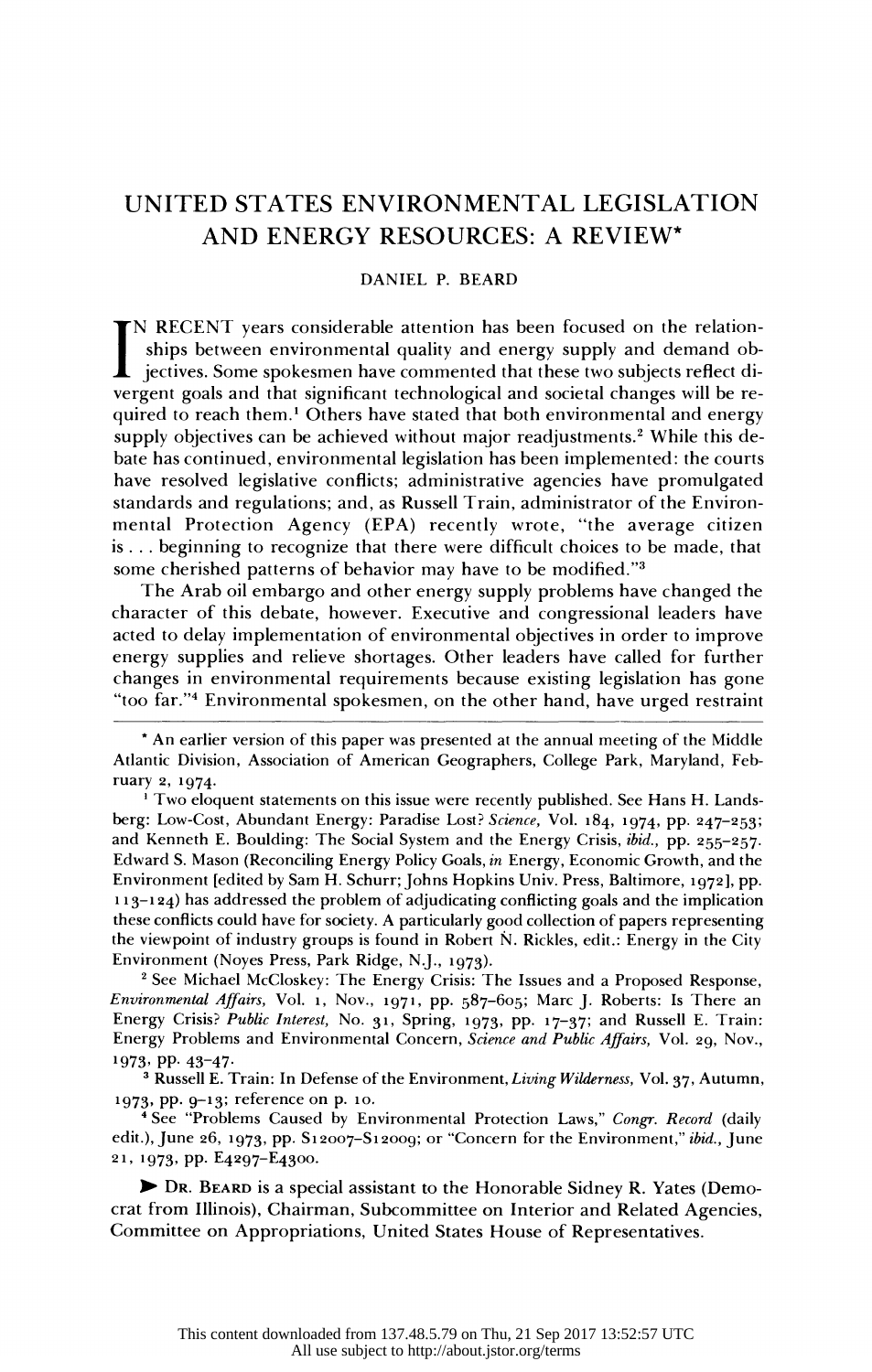and caution in amending environmental legislation, fearing unwarranted over reaction to immediate problems.5

 The energy-environment debate points up the need for a better understand ing of the relationships between environmental legislation and energy supply and demand. To date most researchers have focused on the environmental im pact of the production, transportation, and utilization of energy. $6$  Few have dealt with the influence of environmental legislation on our energy economy, an impact that is rapidly approaching critical dimensions.

 In the sections that follow, four key environmental statutes which have influenced energy supply and demand are summarized. Eight major interrela tionships between this legislation and energy are then analyzed. In the conclud ing section the manner in which Congress has dealt with these issues is discussed and several possible implications for the distribution of future energy supplies are outlined. Although this review is limited to the United States, identification of the broad interrelationships between environmental legislation and energy supply and demand may be useful to other countries considering or undertaking similar policies.

## RECENT ENVIRONMENTAL STATUTES

 In the late 1960's and early 1970's, concern for the preservation and en hancement of the environment increased.7 Issues in this "movement" included air and water pollution, land-use management, the aesthetic impact of develop ment, and a wide variety of other topics. In Congress, this concern resulted in the enactment of several major laws aimed at attacking environmental problems.8

The first significant federal air-pollution legislation was enacted in  $1967$ .<sup>9</sup>

<sup>7</sup> A good survey of the factors behind, and the elements of, this concern are found in Barry Commoner: The Closing Circle (Alfred A. Knopf, New York, 1971); Lynton Cald well: Environment: A Challenge for Modern Society (Natural History Press, Garden City, N.Y., 1970); and H. Jarrett: Environmental Quality in a Growing Economy (Johns Hop kins Univ. Press, Baltimore, 1966).

<sup>8</sup> For a comprehensive review of legislation enacted following the rise of environmen tal concern, see "Congress and the Nation's Environment: Environmental Affairs of the 9gst Congress" (92nd Congr., ist Sess., Senate Committee on Interior and Insular Affairs, Committee Print, Feb., 1971); and "Congress and the Nation's Environment: Environmen tal Affairs of the 92d Congress" (93rd Congr., 1st Sess., Senate Committee on Interior and Insular Affairs, Committee Print, Jan., 1973).

 9 Public Law 90-148; a copy may be found in United States Statutes at Large, Vol. 81, p. 485. Hereafter all citations to statutes or sections of laws will be made according to "A Uniform System of Citations" (Harvard Law Rev. Assn., Cambridge, Mass., 1968), pp.

230

<sup>&</sup>lt;sup>5</sup> "Environmentalists Counter Administration Energy Programs," Congr. Record (daily edit.), Dec. 7, 1973, pp. E7863-E7864.

<sup>&</sup>lt;sup>6</sup> The literature on this subject is voluminous. The best comprehensive sources are: "Environmental Effects of Producing Electric Power" (91st Congr., 1st Sess., Joint Com mittee on Atomic Energy, Hearings, 1969), Pts. 1 and 2; D. Berkowitz and A. Squires: Power Generation and Environmental Change (MIT Press, Cambridge, Mass., 1971); R. Seale and R. Sierka: Energy Needs and the Environment (Univ. of Arizona Press, Tucson, Ariz., 1973); and "Exploring Energy Choices: A Preliminary Report" (Ford Foundation, Energy Policy Project, Washington, D.C., 1974), pp. 21-28.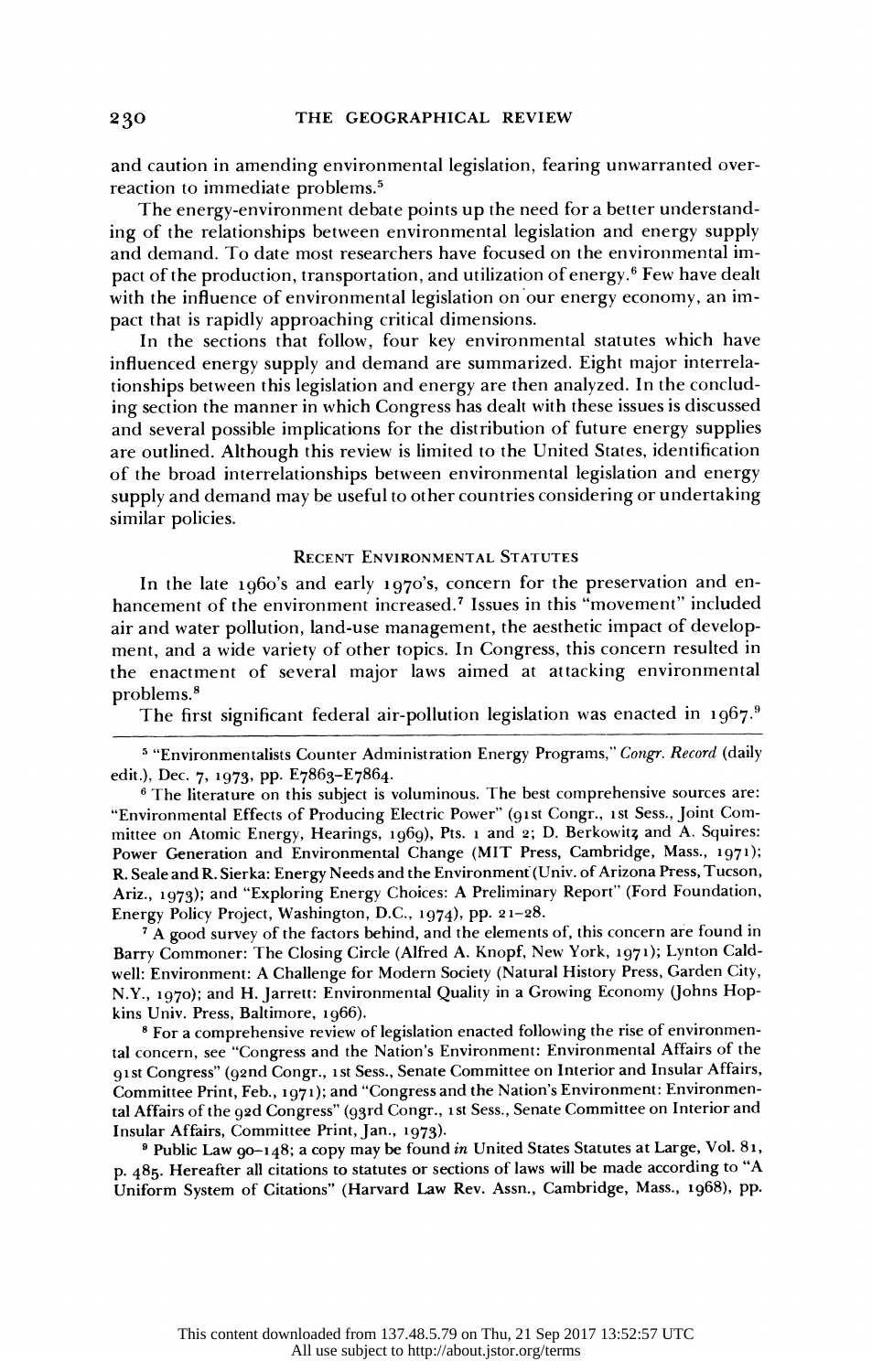Among other things this legislation required the states to establish air-quality standards for "air sheds," or regions with common air-pollution problems. How ever, problems in state implementation of the standards, plus other difficulties,<sup>10</sup> resulted in the enactment of more comprehensive legislation, the Clean Air Act Amendments of  $1970<sup>11</sup>$ . This act thoroughly reshaped the existing law to pro vide stronger federal involvement in setting standards, in establishing specific timetables for compliance, and in assuring effective enforcement. The act ex tended the concept of air-quality standards and authorized the administrator of the EPA to set primary and secondary national air-quality standards to control emissions of certain pollutants. The act also included regulations to require new major industrial facilities, such as power plants, to achieve standards of emission performance based on the latest available control technology, and requirements that the administrator regulate emissions of pollutants found to be hazardous to health or take immediate action to abate pollution that presents an imminent and substantial danger to health.

 The federal government enacted water-pollution control legislation as early as 1899,<sup>12</sup> but not until 1965 was comprehensive legislation obtained. The Water Quality Act of 1965<sup>13</sup> required the states to establish water-quality standards for all interstate waters and left major responsibility for implementation with the states.14 The states, however, were slow to implement provisions of the act. The Senate Public Works Committee commented, for example, that four years after the deadline for submission of water-quality standards, only half of the states had standards that were fully approved.<sup>15</sup>

 Major revisions of this act came with passage of the Federal Water Pollution Control Act Amendments of 1972.<sup>16</sup> The new act reflects a significant redirection of pollution-control legislation,<sup>17</sup> for it attempts to eliminate the use of bodies of water for waste disposal: it enunciates a national goal of eliminating all discharges of pollutants into water by 1985. A major focus of the legislation is construction of publicly owned waste-treatment facilities, but it also contains provisions that directly affect energy industries. According to the act, water pollution effluents are to be limited to levels achievable through the use of "best practicable" technology by 1977 and of "best available" technology by 1983. Each

<sup>10</sup> "Clean Air Act Amendments of 1970" (91st Congr., 1st Sess., Senate Rept. No. 91-1196 on S. 4358, Committee on Public Works, 1970).

<sup>11</sup> P.L. 91-604, 84 Stat. 1676, 42 U.S.C. 1857 ff.

<sup>12</sup> 30 Stat. 1152.

13 P.L. 89-234, 79 Stat. 903.

 14 For a discussion of the legislative history of the act, see Philip P. Micklin: Water Quality: A Question of Standards, in Congress and the Environment (edited by Richard A. Cooley and Geoffrey Wandesforde-Smith; Univ. of Washington Press, Seattle, 1970), pp. 130-147.

<sup>15</sup> "Federal Water Pollution Control Act Amendments of 1971" (92nd Congr., 1st Sess., Senate Rept. No. 92-414 on S. 2770, Committee on Public Works, Oct., 1971), p. 4.

16 P.L. 92-500, 86 Stat. 816, 33 U.S.C. 1251 ff. (Supp. II, 1972).

<sup>17</sup> F. Rasmussen: Federal Water Pollution Control Act Amendments of 1972, *Wisconsin* Law Rev., Vol. 53, 1973, pp. 893-907.

 <sup>26-27.</sup> All citations from the United States Code (U.S.C.) are from the 1970 edition unless otherwise noted. Thus the citation for the above statute would appear as P.L.  $90-148$ ,  $81$ Stat. 485.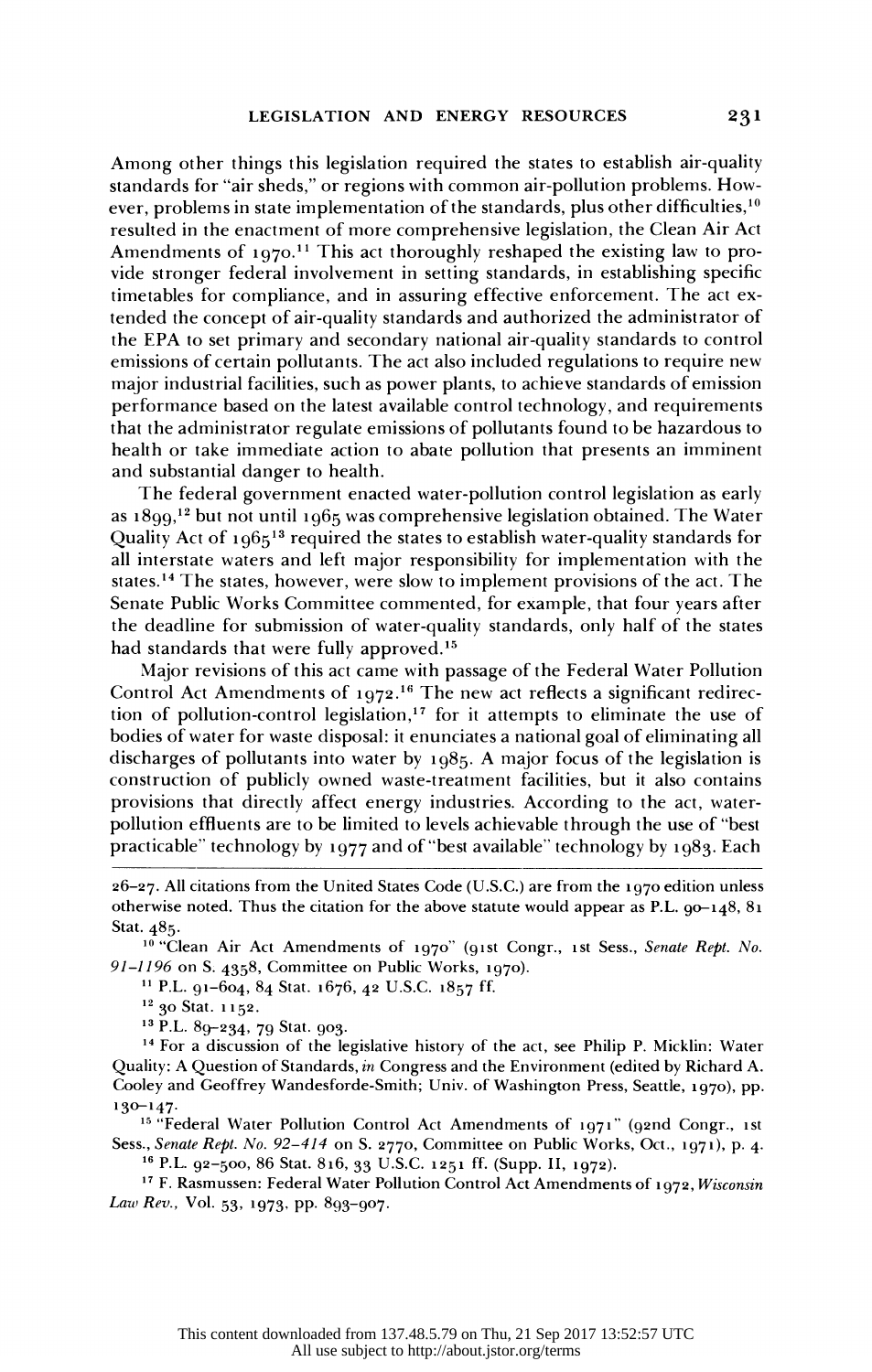source of pollution must obtain a permit that specifies the limitation to be achieved and the measures needed to demonstrate that it is being achieved.

 Another environmental statute affecting energy supply and demand is the National Environmental Policy Act of 1969 (NEPA).<sup>18</sup> This legislation declares a governmental mandate and responsibility for environmental quality, establishes the Council on Environmental Quality, and provides for administrative proce dures that require all federal agencies to prepare an "environmental impact statement" on proposed federal actions which significantly affect the "quality of the human environment." The responsible federal officials are called on to ex amine: the environmental impact of the proposed action; any adverse environ mental effects that cannot be avoided should the proposal be implemented; al ternatives to the proposed action; the relationship between local short-term uses of man's environment and the maintenance and enhancement of long-term productivity; and any irreversible and irretrievable commitments of resources that would be involved in the proposed action should it be implemented.

 Through a succession of court decisions, the scope of NEPA and the re quirements of statements have been clearly defined:

 First, NEPA has been viewed as a full-disclosure law. Each environmental impact statement must "at a minimum" contain information which will alert the public "to all known *possible* environmental consequences....

 A second constraint has been that statements must reflect a balancing of environmental and other considerations. ....

 A third requirement imposed through court action is the full considera tion of alternatives to the proposed action. . . 19

The Coastal Zone Management Act of  $1972^{20}$  is a federal grant-in-aid pro gram designed to assist states in developing and managing activities in the "coastal zone," defined as all water seaward to the three-mile territorial limit and all lands inland from the shoreline that are "necessary to control shorelands and which have a direct and significant impact upon the coastal waters.<sup>"21</sup> Under the act, the states will develop comprehensive plans to which future development of the coastal zone must conform.

 Several provisions of the act will directly affect the development of energy resources. Section 307(b), for example, requires that the views of federal agen cies principally affected by a state plan be "adequately considered" before the plan can be approved by the Secretary of Commerce. Section  $307(c)(1)$  requires that each federal agency undertaking activities in the coastal zone must, "to the maximum extent practicable," conduct them consistent with the approved state plan. More important, Section 307 requires applicants for federal licenses or permits to present certification that the activity will be undertaken in a "manner consistent with the program." Moreover, "no license or permit shall be granted by the Federal agency until the State or its designated agency has concurred with the applicant's certification. . . . "22

20 P.L. 92-583, 86 Stat. 1280, 16 U.S.C. 1451 ff. (Supp. II, 1972).

 <sup>18</sup> P.L. 91-190, 83 Stat. 852, 42 U.S.C. 4321 ff.

 <sup>19</sup> Daniel P. Beard: The National Environmental Policy Act in the Courts and Con gress, 1970-1972, Professional Geogr., Vol. 25, 1973, pp. 377-381; reference on p. 378.

 <sup>21 16</sup> U.S.C. 1453(a) (Supp. II, 1972).

 $22$  16 U.S.C. 1456(c)(3) (Supp. II, 1972).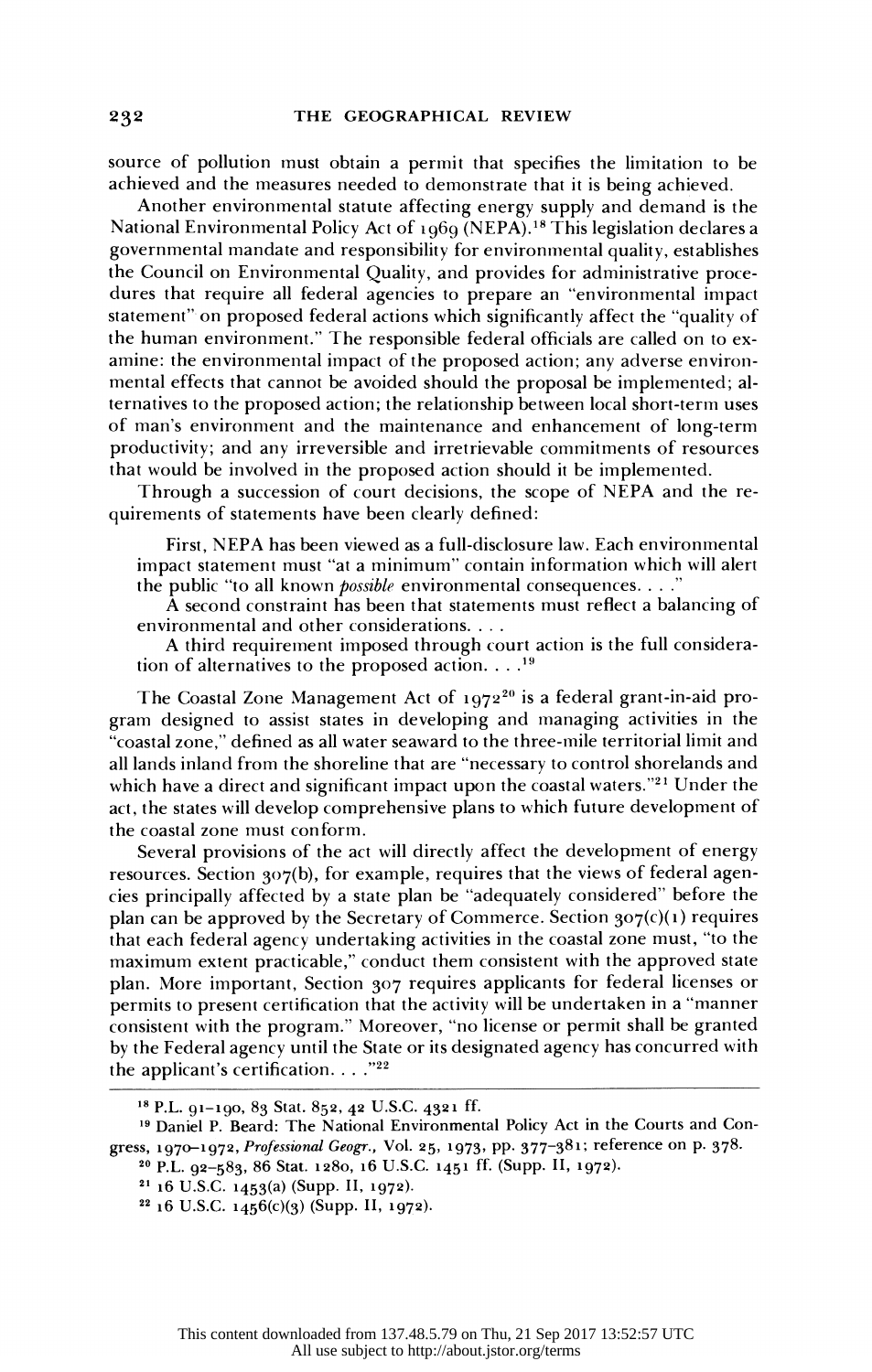# LEGISLATION AND ENERGY RESOURCES

## ENVIRONMENTAL LEGISLATION AND ENERGY

 The enactment and implementation of these environmental statutes have re sulted in a number of changes in energy industries because, as Bruce Netschert indicated, "every aspect of energy  $-$  its production, conversion, and utilization - carries with it either a direct adverse impact on the environment or the threat of it."23 Eight direct effects that the legislation has had on energy supply and demand can be isolated: increased consumption of fuel; changes in patterns of fuel consumption; investment in pollution-control equipment; delays in con struction of energy facilities; changes in production and transportation technol ogy; increased prices and rates; land-use conflicts; and impacts on the interna tional competitiveness of United States products.

## INCREASED FUEL CONSUMPTION

 The Clean Air Act Amendments of 1970 specifically call for decreased emis sion of hydrocarbons, carbon monoxide, and nitrogen oxides from automobiles.<sup>24</sup> According to tests by the EPA, the fuel penalty caused by these emission controls on 1973 automobiles is lo.1 percent relative to uncontrolled autos.25 In addition to emission controls, several other trends have affected fuel economy. For example, fuel economy has dropped steadily for all automobiles,<sup>26</sup> and increasing amounts of crude oil are required to supply the same quantities of unleaded gasoline.<sup>27</sup> Since the automobile consumes a larger share of the transportation energy budget than all other modes combined, these develop ments, if continued unchecked, could significantly affect the consumption of gasoline and the supply of crude oil.

 However, it is difficult to identify precisely the fuel penalty caused by the re quirements of the Clean Air Act. The EPA reported that the 10 percent fuel penalty, though significant, was not nearly as dramatic when compared with other factors. Their study showed that vehicle weight

 is the single most important vehicle design parameter affecting fuel economy. Past and future increases in vehicle weight have had, and will con tinue to have, a significant adverse effect on fuel usage. Weight is a parame-

<sup>25</sup> "A Report on Automotive Fuel Economy" (U.S. Environmental Protection Agency, Washington, D.C., Feb., 1974), p. i.

 26 "Gas mileage [for all cars] has dropped from an average of 14.1 m.p.g. in 1970 to 11.6 m.p.g. in 1973" ("The Gasoline Shortage: A National Perspective" [93rd Congr., ist Sess., Senate Committee on Interior and Insular Affairs, Committee Print, June, 1973], P. 5).

 $27$  "According to some studies, by 1985 at least 2 percent more crude oil will be needed to produce the lead-free gasoline required by the new model vehicles" ("Clean Air Act Oversight - 1973" [93rd Congr., 1st Sess., House Committee on Interstate and Foreign Commerce, Subcommittee on Public Health and Environment, Hearings, 1973], Pt. 2, p. 562.

<sup>&</sup>lt;sup>23</sup> Bruce C. Netschert: Energy vs. Environment, *Harvard Business Rev.*, Vol. 51, No. 1, Jan.-Feb., 1973, pp. 24-28; reference on p. 24.

<sup>&</sup>lt;sup>24</sup> For a thorough discussion of the history and implementation of this provision, see "Decision of the Administrator of the Environmental Protection Agency Regarding Sus pension of the 1975 Auto Emission Standard" (93rd Congr., ist Sess., Senate Committee on Public Works, Subcommittee on Air and Water Pollution, Hearings, June, 1973), Pts. 1-4.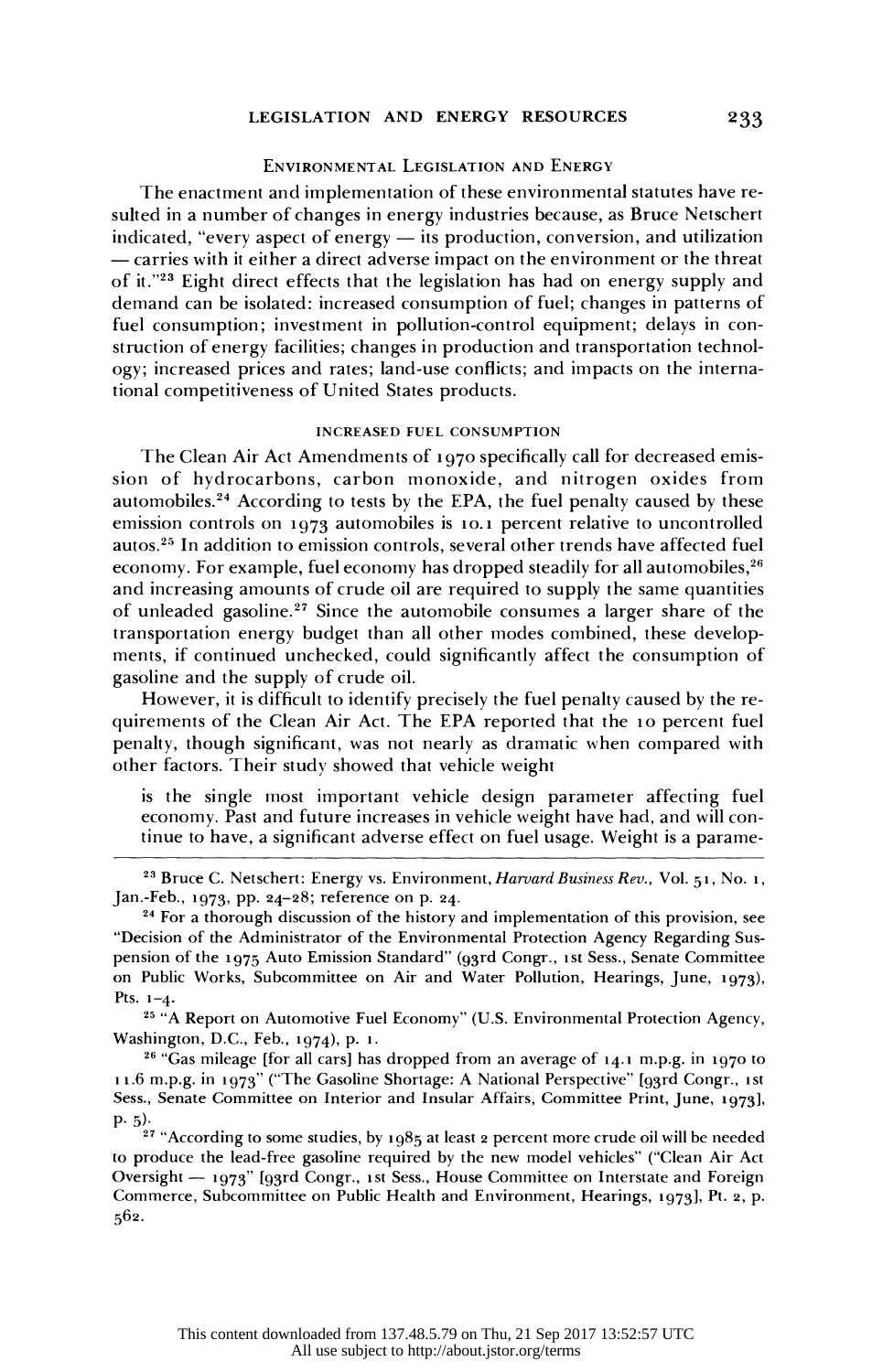ter over which the car buyer has direct discretionary control, in terms of the size car he chooses to purchase.

 Other aspects of vehicle design (size, tires, axle ratio, engine compression ratio, air conditioning, transmission type, emission controls, and engine size and type) and operation (speed, trip length, acceleration, maintenance, road surface and grade, and elevation) were also examined. Changes in individual vehicle design parameters, including weight, are shown to affect fuel economy from  $-50\%$  to over  $+100\%$  of the nationwide average fuel economy. The most important of the operating parameters can individually vary the fuel economy of a given weight vehicle over a  $-60\%$  to  $+25\%$ range.28

 In addition, although emission standards will decrease gas economy, catalytic converters (the only system presently available to meet the standards) should improve fuel economy.29 Late in 1973, General Motors projected a 13 percent increase in fuel economy for 1975 models compared to 1974 models.<sup>30</sup> If cata lytic converters are added to all new models, the result should be improved per formance to the point that emission standards will cause little or no fuel penalty.

#### FUEL SWITCHING

 The Clean Air Act Amendments have changed fuel-consumption patterns for several energy sources. For example, the sulfur oxide emission standards promulgated under the  $act^{31}$  caused many electric utilities and industries to switch from high-sulfur to low-sulfur fuel oil. This change was made because supplies of low-sulfur fuel oil were readily available, because supplies of low sulfur coal were expensive and not widely available, and because no system was available to remove sulfur oxides from emissions of electric power plants. The impact of the switch on the demand for coal and fuel oil has been significant. Between 1967 and 1972 the rate of increase in coal use by electric utilities de creased, while the demand for residual and distillate fuel oil increased by 200 percent.32 Until the Arab oil embargo, this trend had been expected to continue. The Federal Power Commission (FPC), for example, prepared a study compar ing 1971 fuel use with 1975 state air-quality standards. Their results showed that  $62.5$  percent of the coal and  $71.6$  percent of the oil burned by electric utilities in 1971 would not have met 1975 emission standards.33

 <sup>28</sup> Report on Automotive Fuel Economy [see footnote 25 above], p. 1.

<sup>&</sup>lt;sup>29</sup> David E. Gushee: Energy vs. Environment: A Conflict in Congress, Chemtech, Vol. 4, Feb., 1974, pp. 96-98; reference on p. 97.

 $30$  Clean Air Act Oversight  $-$  1973 [see footnote 27 above], Pt. 2, p. 370.

<sup>&</sup>lt;sup>31</sup> Federal Register, Vol. 36, Apr. 30, 1971, pp. 8185-8201; reference on p. 8186.

 <sup>32 &</sup>quot;Steam-Electric Plant Factors, 1973" (Natl. Coal Assn., Washington, D.C., 1974),

p. 55.<br><sup>33</sup> Clean Air Act Oversight — 1973 [see footnote 27 above], Pt. 2, p. 564. The Arab oil embargo, of course, reversed this trend. However, it is far too early to predict how many power plants will switch back to coal from fuel oil and whether the switch will be perma nent. During the winter of 1973/1974, eleven oil-fired power plants on the East Coast switched to coal, saving 53,142 barrels of residual fuel oil per day. These figures were far below original estimates because the winter was mild and because scarce coal supplies pre vented more plants from switching. Another fifteen plants were willing to convert if and when environmental, technical, transportation, and supply problems were solved.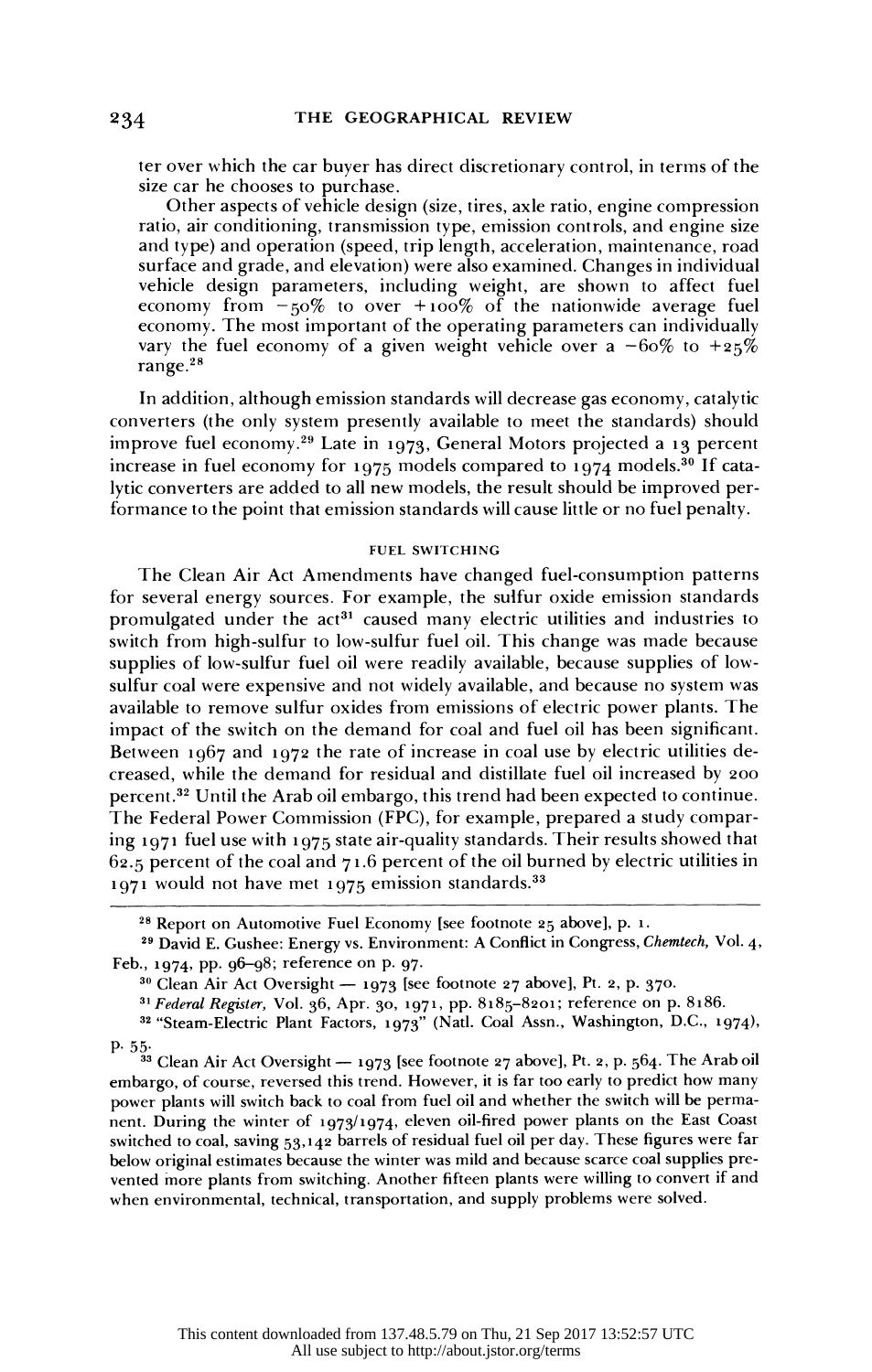Emission standards have also been a major factor in the increased demand for natural gas, the least polluting of all fossil fuels, as a commercial, residential, and industrial fuel. The increased demand, approximately  $\tau$  percent a year, coupled with decreasing supplies, has caused a significant shortage in natural gas for most users and an upward pressure on natural-gas rates.<sup>34</sup> An indication of the pressure is the price of imported liquefied natural gas  $-$  up to \$3.00 per thousand cubic feet  $-$  which is three or four times the price of domestic interstate natural gas.

 Although fuel switching as a result of environmental legislation has increased prices and been a factor in shortages of certain fuels, it has decreased air pollu tion. Indeed, according to the Council on Environmental Quality, most im provements in air quality achieved since 1970 have resulted from fuel switching.35 In addition, the costs imposed by fuel switching must be weighed against the costs of continued high levels of air pollution. According to the Ford Foundation interim report on energy policy,

 Air pollution effects are difficult to quantify. However, a 1973 report is sued by the U.S. Environmental Protection Agency estimated the costs of air pollution at \$16.1 billion for 1968:

- $-$  \$5.2 billion for residential property damage;
- $-\$  \$4.7 billion for damage to inert materials;
- \$o.1 billion for vegetation damage;
- \$6.1 billion for damage to human health.

 It must be understood that these figures are not hard and fast; value judgements are involved. But the estimate is useful in pointing out the tre mendous costs associated with air pollution damage. A more recent EPA re port indicates that since 1968 these damage costs have dropped, owing both to increased use of air pollution controls and to the switch by power plants from coal to fuel oil and natural gas. If we postpone implementing air quality goals because of energy shortages and go back to greater use of coal, then the 1968 estimates may not be out of line.36

## INVESTMENT IN POLLUTION ABATEMENT

 Both air- and water-quality legislation have increased the investment costs of private industry for pollution-control equipment; through 1973, more than \$20 billion has been invested.<sup>37</sup> These expenditures have also been significant for energy industries. For existing facilities to meet the pollution-control standards

 37 "6th Annual McGraw-Hill Survey of Pollution Control Expenditures" (McGraw- Hill, Economics Dept., New York, May, 1973), p. 1.

 <sup>34 &</sup>quot;United States Energy: A Summary Review" (U.S. Dept. of the Interior, Washing ton, D.C., 1972), pp. 20-25; "Fuel and Energy Resources, 1972" (92nd Congr., 2nd Sess., House Committee on Interior and Insular Affairs, Hearings, 1972), pp. 765-776; "Natural Gas Policy Issues" (92nd Congr., 2nd Sess., Senate Committee on Interior and Insular Af fairs, Hearings, 1972), Pts. 1 and 2; and Joel Darmstadter: Energy Consumption: Trends and Patterns, in Energy, Economic Growth, and the Environment [see footnote i above], PP. 155-223.

 <sup>35 &</sup>quot;Environmental Quality: The Fourth Annual Report of the Council on Environ mental Quality" (Executive Office of the President, Council on Environmental Quality, Washington, D.C., 1973), p. 271.

 <sup>36</sup> Exploring Energy Choices [see footnote 6 above], p. 22.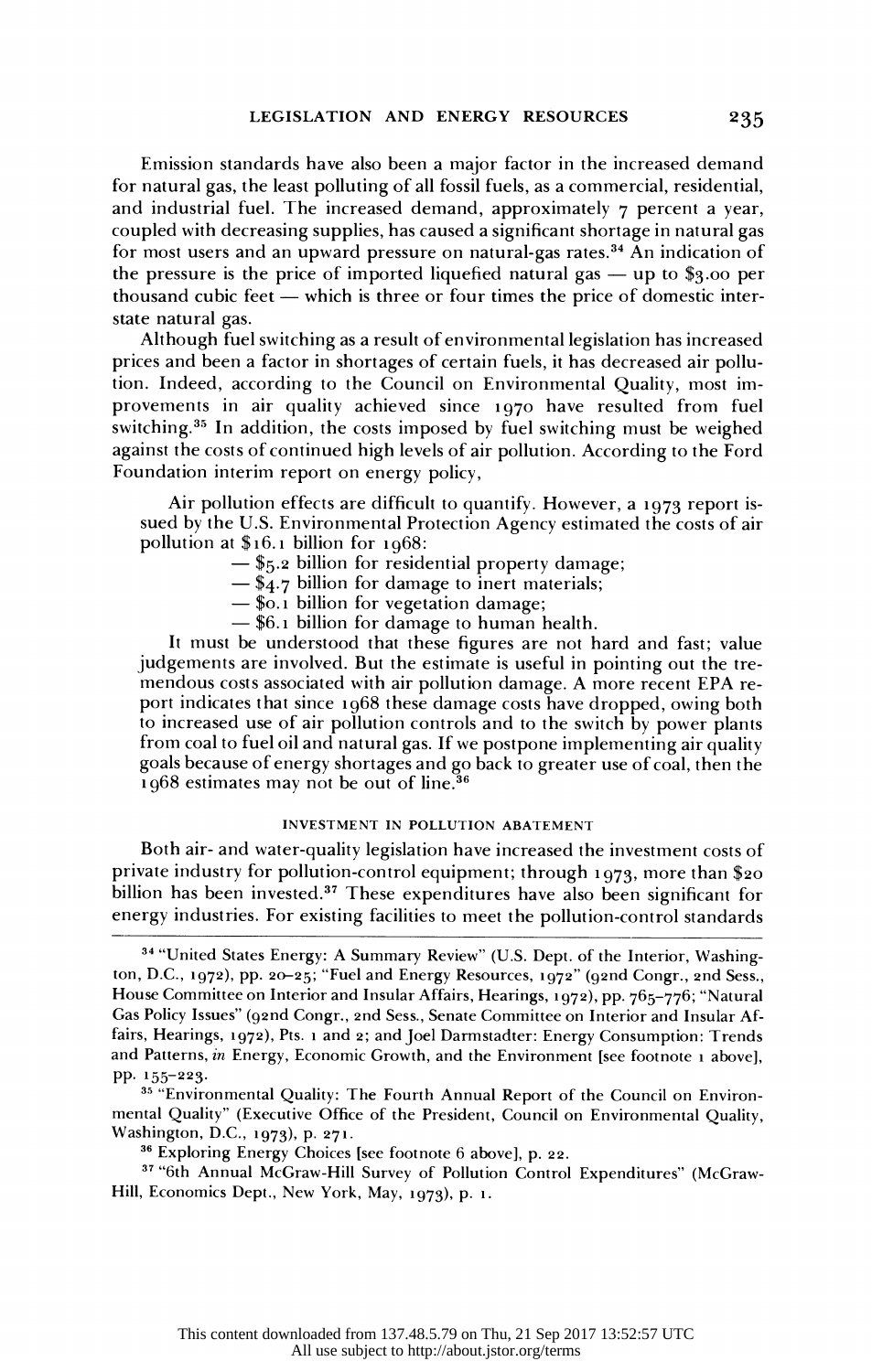of January i, 1973, for example, electric utilities had to spend approximately  $$3.88$  billion and the petroleum industry,  $$2.74$  billion.<sup>38</sup> In 1973, investment in pollution-control equipment for these two industries was \$1.1 billion and \$0.5 billion, respectively.<sup>39</sup> These costs are expected to increase. The Council on En vironmental Quality, for example, estimates that the cost of pollution control to the private sector will total  $\frac{6}{175}$  billion between 1972 and 1981,<sup>40</sup> without taking into consideration the significant requirements imposed by the Federal Water Pollution Control Act of 1972.

 To place these figures in perspective, however, we must compare them with the costs to society of continued pollution. Are the investment costs greater than the total direct and indirect costs of pollution to society? That remains the cen tral question by which to judge investments in pollution-abatement equipment.

#### DELAYS IN CONSTRUCTION

 Many critics claim that environmental legislation has significantly delayed the construction of urgently needed energy facilities. Officials of the electric-utility industry claim that new generating capacity has been postponed by environmen talists through a succession of court actions.41 Petroleum officials cite the same reason for delays in adding new refining capacity.<sup>42</sup> These critics cite two par ticular circumstances behind the delays: the time required to receive approval for projects,<sup>43</sup> and, more important, NEPA. As the chairman of the FPC recently declared, for example, "Undoubtedly, NEPA has been responsible for costly, al though not crippling, delays in essential projects.... [I]n the process of serving important environmental goals, our energy balance has been placed in disequilibrium."44

 However, the facts fail to support this assertion. At hearings on power plant-siting legislation, the FPC revealed that environmental litigation was re sponsible for only 6 percent of all delays in electric generating capacity installed between 1966 and 1970.<sup>45</sup> Of the 242 plants scheduled for completion between 1969 and 1974, only 37 were delayed because of environmental challenges. $46$ 

40 Environmental Quality [see footnote 35 above], p. 93.

 41 "Electricity and the Environment: The Reform of Legal Institutions" (Assn. of the Bar of the City of New York, Special Committee on Electric Power and the Environment, St. Paul, Minn., 1972), pp. 121-128.

<sup>42</sup> "Factors Affecting U.S. Petroleum Refining: A Summary" (Natl. Petroleum Council, Washington, D.C., 1973), pp. 24-25.

 43 Daniel P. Beard: Electric Power Plant Siting Legislation: A Review (unpublished Ph.D. dissertation, Dept. of Geography, Univ. of Washington, Seattle, 1973), pp. 101-110.

 44 John N. Nassikas: Energy, the Environment and the Administrative Process (speech given before the section on Administrative Law, Amer. Bar Assn., Washington, D.C., Aug. 6, 1973), p. 8.

<sup>45</sup> "Powerplant Siting and Environmental Protection" (92nd Congr., 1st Sess., House Committee on Interstate and Foreign Commerce, Subcommittee on Communications and Power, Hearings, 1971), p. 438.

 46 "Powerplant Siting" (92nd Congr., 2nd Sess., Senate Committee on Commerce, Hearings, 1972), p. 248. Delays in the construction of facilities have been a significant problem for energy industries and have been expensive for consumers. Alvin Kaufman

 <sup>38</sup> Ibid., p. 8.

 <sup>39</sup> Ibid., p. 9.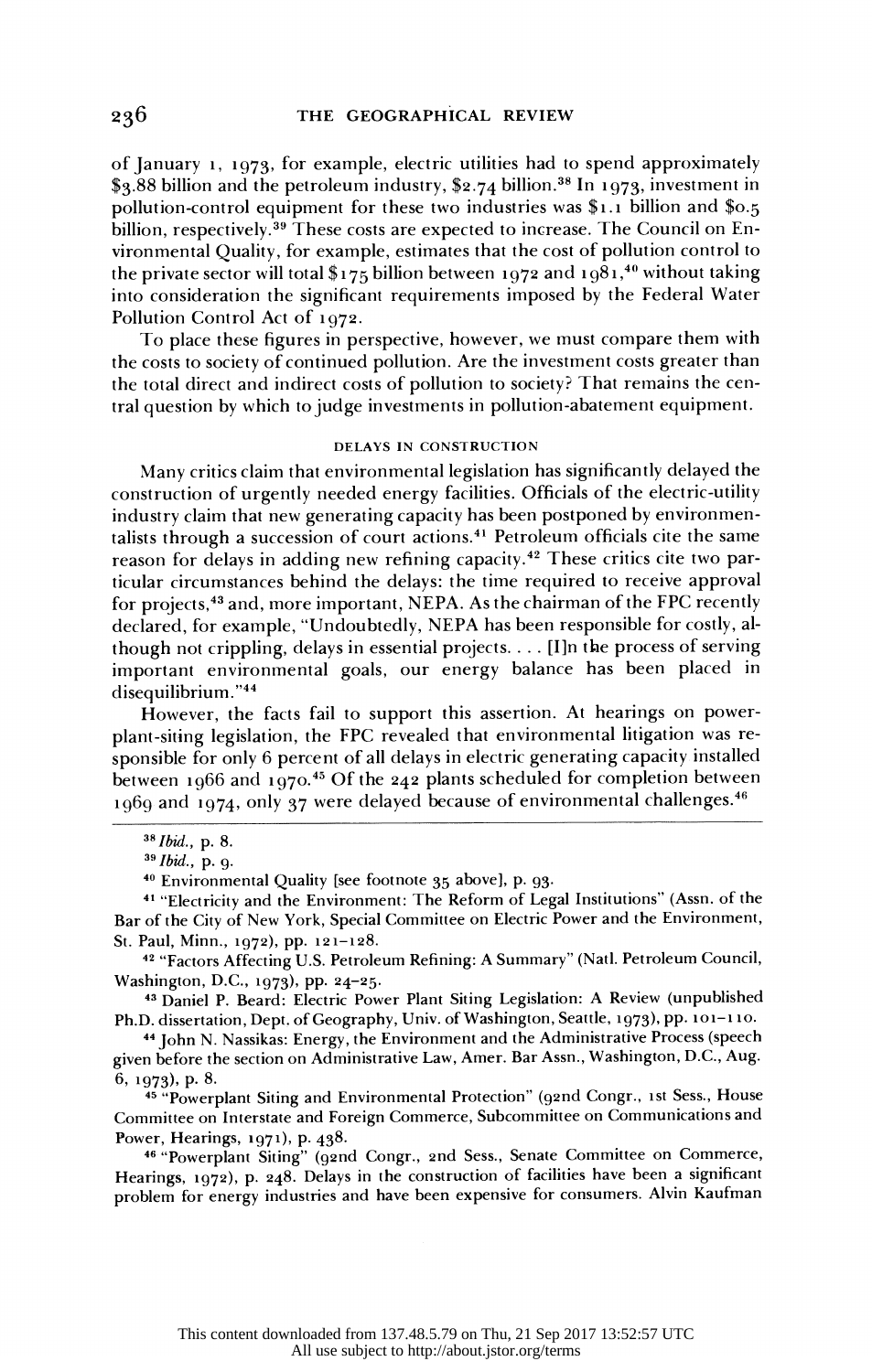Regarding petroleum refineries, Train has made the following comment:

 Environmentalists have also been charged with hindering the construc tion of petroleum refineries. Although some companies have been refused sites for new refineries, by and large the oil industry has been most reluctant to commit large sums to new refinery construction because of past uncer tainty about government policies, such as oil import policies.  $\dots$ <sup>47</sup>

 In addition, the availability of less-expensive foreign oil, foreign tax credits, and uncertainty about oil supplies caused oil companies to build new refineries over seas, rather than in the United States.

### CHANGES IN PRODUCTION AND TRANSPORTATION TECHNOLOGY

 Environmental legislation has had an impact on energy production and transportation technology. The Coal Mine Health and Safety Act of 1969,<sup>48</sup> for example, has increased the safety requirements of underground mines, but in so doing it has caused a shift away from underground mines to strip mining. Since this act was passed, the proportion of strip-mined coal has increased from 36 percent to 49 percent.49

 Water-pollution control legislation provides another example. Since the oil spill off the coast of Santa Barbara, California, legislation has imposed added liability requirements for cleanup of oil discharges by owners or operators of vessels or offshore drilling facilities.<sup>50</sup> The Department of the Interior has also tightened regulations and inspection of offshore oil-drilling rigs, and the Coast Guard has improved its monitoring and investigation of oil spills.<sup>51</sup> These changes have meant increased production and transportation costs for oil com panies, as well as changes in technology.

 (Beauty and the Beast: The Siting Dilemma in New York State, Energy Policy, Vol. 1, No. 3, Dec., 1973, pp. 243-253; reference on p. 252) estimated the cost of delays in construction of electricity facilities in New York State in 1972 at \$260 million; this figure did not include legal costs or the cost of planning for plants that were never built.

<sup>47</sup> "Russell Train on the Energy Crisis," Congr. Record (daily edit.), June 14, 1973, p. E4o87. In testimony before the Senate Interior Committee, the Department of the Interior noted that environmental "circumstances" had been a "significant factor in the lack of con struction of new refinery capacity." However, their own figures show that only seven pro posed refineries were delayed and that all of these delays were due to the opposition of local government, not to the requirements imposed by any federal environmental legisla tion. See "Oil Refinery Capacity" (93rd Congr., 1st Sess., Senate Committee on Interior and Insular Affairs, Hearings, 1973), pp.  $16-19$ .

<sup>48</sup> P.L. 91-173, 83 Stat. 742, 30 U.S.C. 801 ff.

 49 "Bituminous Coal Facts, 1972" (Natl. Coal Assn., Washington, D.C., 1973), p. 8o; and "Minerals Yearbook, Vol. I, Metals, Minerals and Fuels" (U.S. Dept. of the Interior, Washington, D.C., 1973).

50 33 U.S.C. 1319 (Supp. II, 1972).

 51 Don E. Kash and Irvin L. White: Energy Under the Oceans: A Technology Assess ment of Outer Continental Shelf Oil and Gas Operations (Univ. of Oklahoma Press, Nor man, 1973), pp. 16o-169 and 275-309. For a review of the Santa Barbara case, see Carol E. and John S. Steinhart: Blowout: A Case Study of the Santa Barbara Oil Spill (Duxbury Press, North Scituate, Mass., 1972). A good discussion of this problem from an interna tional perspective is found in William Ross: Oil Pollution as an International Problem, Western Geogr. Ser., No. 6, Univ. of Victoria Press, Victoria, B.C., 1973.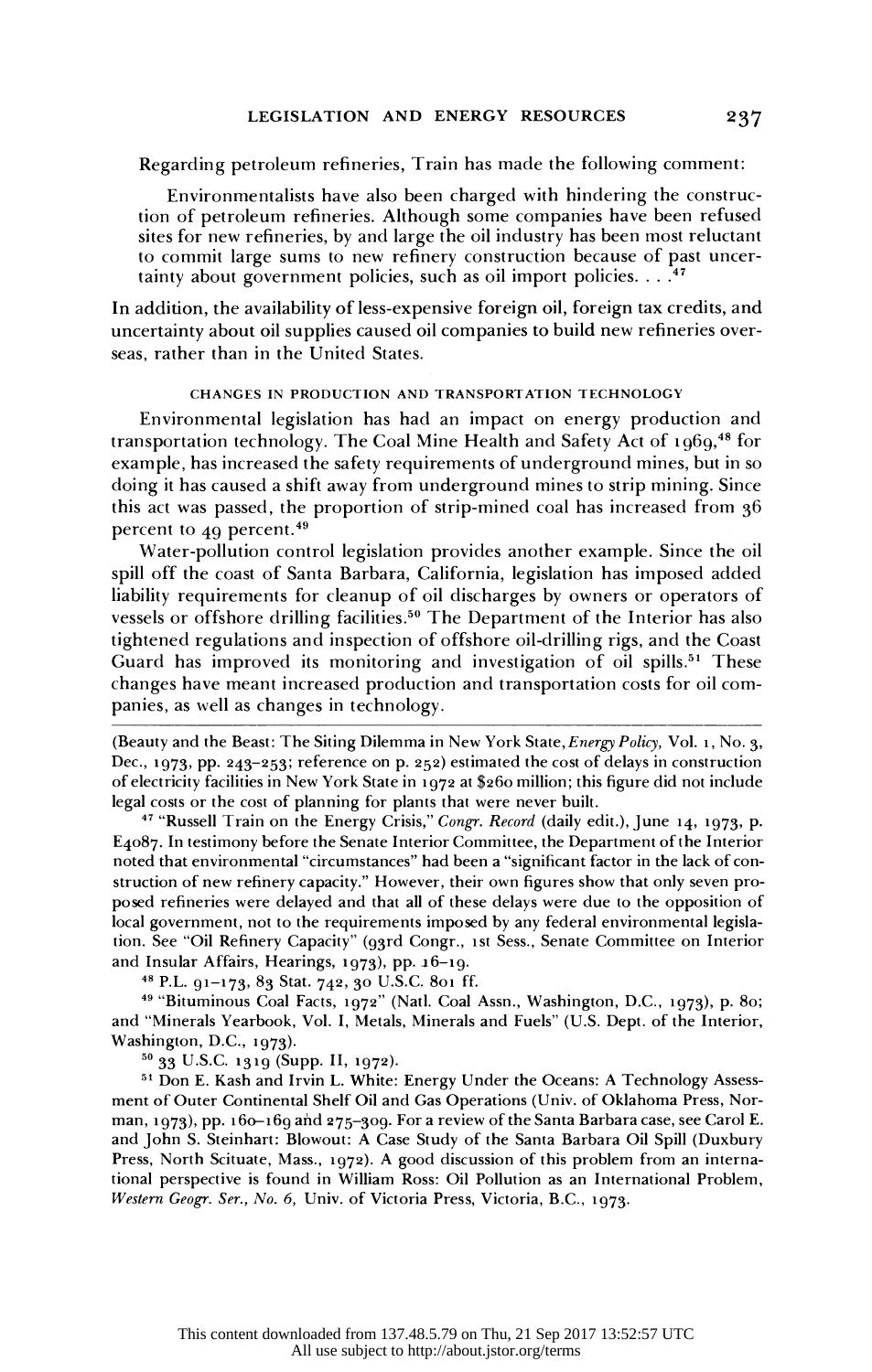#### THE GEOGRAPHICAL REVIEW

## INCREASED PRICES AND RATES

 Achieving a goal of environmental quality will cost money. The Council on Environmental Quality's estimate for the total pollution-control costs for both public and private sectors between 1972 and 1981 is \$274 billion.<sup>52</sup> Funds of this magnitude will require increased prices, rates, and taxes.53 Walter Heller pointed out the magnitude of the problem:

 Let me return now to the context of the natural environment, to the growing consensus that we have to stop and reverse the ugly and destructive waste disposal practices of our modern society. To accomplish this, the tax payer must foot huge bills.... Producers and consumers will have to bear the brunt of outright bans on ecologically dangerous materials and to pay rent for the use of the environment's waste assimilation services that they have been enjoying largely free of charge.

 A modest estimate of the demands on the Federal budget for an adequate environmental program would raise the present outlay of \$5 billion a year to about \$15 billion, an increase of some \$50 billion over the next five years. Without growth, and given the limits to the congressional will to tax, how could we hope to raise the required revenues?54

 Recent environmental legislation has increased the costs of energy: residual oil price rises reflect increased demand for low-sulfur oil; gas rate increases and no reduction in demand reflect the willingness of consumers to pay more for a clean fuel; coal price increases reflect the impact of mine safety regulations and restrictions on strip mining; and higher electricity rates reflect all of these factors plus the cost of equipment to abate air and water pollution.<sup>55</sup> The most difficult problem, however, is to quantify that portion of the final price of energy which results from environmental-quality goals. Few attempts have been made to esti mate these costs, largely because it is difficult to identify which costs are "en vironmental," who is paying them, and how many times they are paid.

#### LAND-USE CONFLICTS

 The passage of environmental legislation, plus increased concern for en vironmental quality, has contributed to a number of important direct and indi rect land-use conflicts. In several cases, environmental legislation has come into direct conflict with land-use choices by public or private institutions. The conflict

 <sup>52</sup> Environmental Quality [see footnote 35 above], p. 93.

 <sup>53</sup> The other alternative is, of course, that funds can be diverted from other invest ments to meet these commitments. This possibility seems doubtful, however.

<sup>&</sup>lt;sup>54</sup> Walter W. Heller: Coming to Terms with Growth and the Environment, in Energy, Economic Growth, and the Environment [see footnote 1 above], pp. 3-29; reference on p. 21.

 <sup>55</sup> Accurate assessment of the impact of environmental statutes has been hindered even more by the Arab oil embargo. During and after the embargo many countries im posed unilateral price increases on foreign crude oil. This caused many American energy users to increase prices to reflect the added cost. See Exploring Energy Choices [see foot note 6 above], p. 18; Thomas R. Stauffer: Oil Money and World Money: Conflict or Confluence? Science, Vol. 184, Apr. 19, 1974, pp. 321-325; Gerald A. Pollack: The Economic Consequences of the Energy Crisis, Foreign Affairs, Vol. 52, 1974, pp. 452-471; or Walter J. Levy: World Oil Cooperation or International Chaos, ibid., Vol. 52, 1974, pp. 690-713.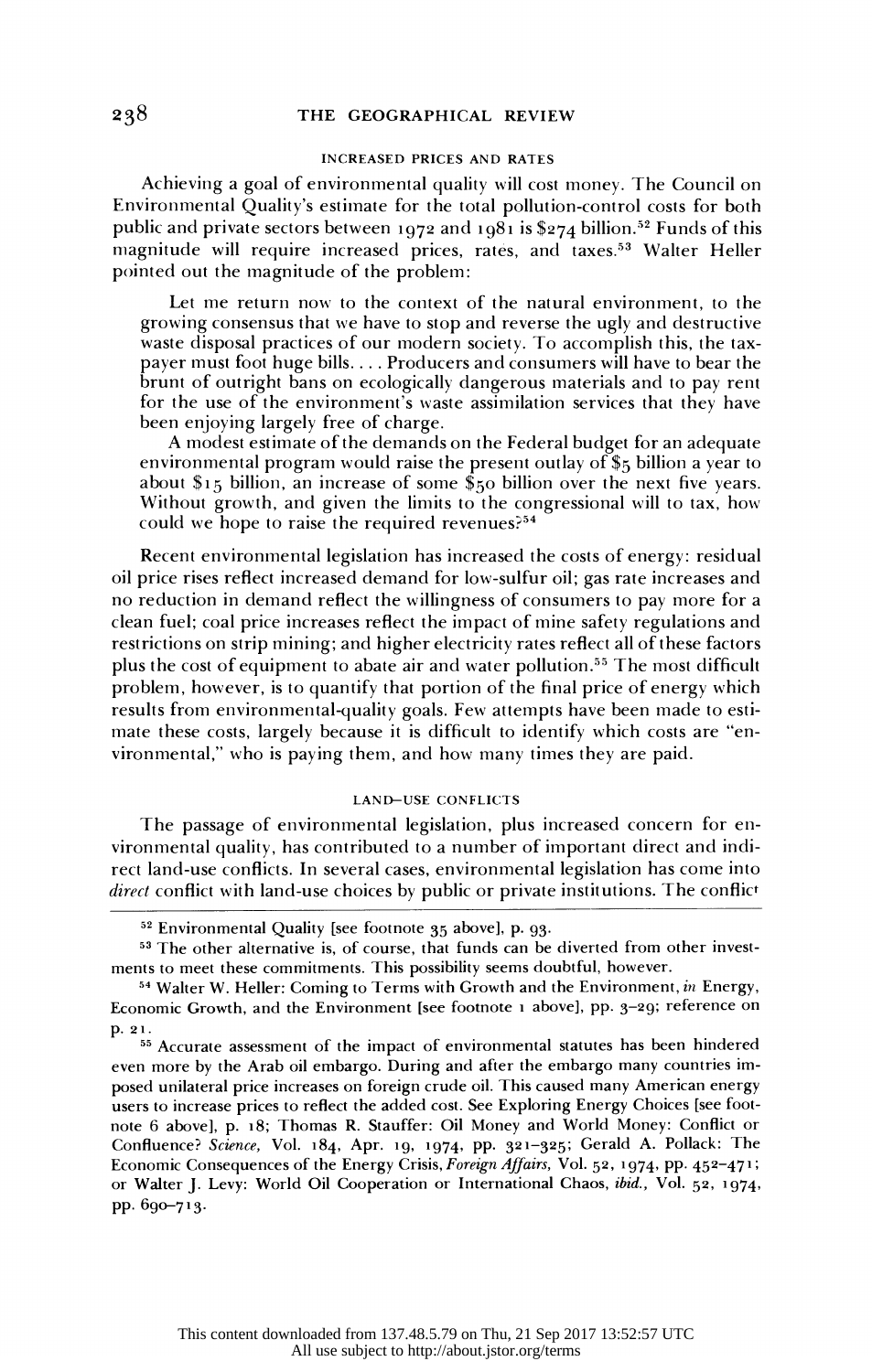between Delaware and federal officials over the use of the First State's coastal zone is one example.56 The Delaware statute that barred heavy industry from the coastal zone has hindered federal plans for a deepwater supertanker port.<sup>57</sup> The controversy in the Four Corners area of Arizona and New Mexico is a direct confrontation over strip mining, water pollution and water use, and energy growth, as well as Indian rights.58 The Florida Everglades were also a point of controversy between state and federal officials and a source of intragovernmen tal conflicts at the state and federal levels.<sup>59</sup>

 Continued direct land-use conflicts resulting from energy production, trans portation, or utilization are probable. The Coastal Zone Management Act, for example, contains a number of provisions that are certain to lead to conflict.<sup>60</sup> Although passage of national land-use policy legislation is intended to avert such conflicts, they will continue because it takes some time for problems of im plementation to be resolved.

 Recently, it has become clear that both the water- and air-pollution control acts contain provisions with significant indirect land-use dimensions. Section 208 of the 1972 water act amendments, for example, requires each state to set up an agency capable of developing an area-wide plan to manage waste treatment and a program to "regulate the location, modification, and construction of any facilities within such area which may result in any discharge in such area."61 The Clean Air Act Amendments of 1970 address the problem of land-use control through emission requirements. Under the act, the implementation plans sub mitted by the states must provide adequate authority to prevent the construction of new facilities and the modification of existing ones that could prevent attain ment of air-quality standards within the time allotted.<sup>62</sup> (The EPA issued regulations covering its land-use authority in mid-1973.<sup>63</sup>) In addition, transportation

<sup>56</sup> See Henry S. Marcus: The U.S. Superport Controversy, Technol. Rev., Vol. 75, No. 6, Mar.-Apr., 1973, pp. 49-59.

57 Delaware Code Annotated, 1972 Noncumulative Supp., Chap. 70.

<sup>58</sup> See "Problems of Electric Power Production in the Southwest" (92nd Congr., 1st Sess., Senate Committee on Interior and Insular Affairs, Hearings, 1971); or "Problems of Electric Power Production in the Southwest" (92nd Congr., 2nd Sess., Senate Rept. No. 92-1015, June, 1972).

<sup>59</sup> John Huarte and Robert H. Socolow: The Everglades: Wilderness vs. Rampant Land Development in South Florida, in Patient Earth (edited by John Huarte and Robert H. Socolow; Holt, Rinehart and Winston, New York, 1971), pp. 181-202.

 $60$  The major conflict should come over implementation of Section 307, where state officials will have a form of veto over the issuance of federal licenses or permits. See foot note 22 above.

 $61$  33 U.S.C. 1288(b)(2)(C)(ii).

 $62$  42 U.S.C. 1857c-5(a)(4). An excellent review of the land-use implications of the Clean Air Act is found in Daniel R. Mandelker and Susan B. Rothschild: The Role of Land-Use Controls in Combating Air Pollution Under the Clean Air Act of 1970, Ecology Law Quart., Vol. 3, No. 2, Spring, 1973, pp. 235-275.

<sup>63</sup> The regulations are: that state or local agencies must set up procedures to assess the air-quality impact of new facilities that could generate significant automobile traffic; that states must identify areas where projected growth and development could result in viola tion of the national standards during the next ten years, and they must submit an analysis of such potential problems and plans for dealing with them; and that the analysis must deal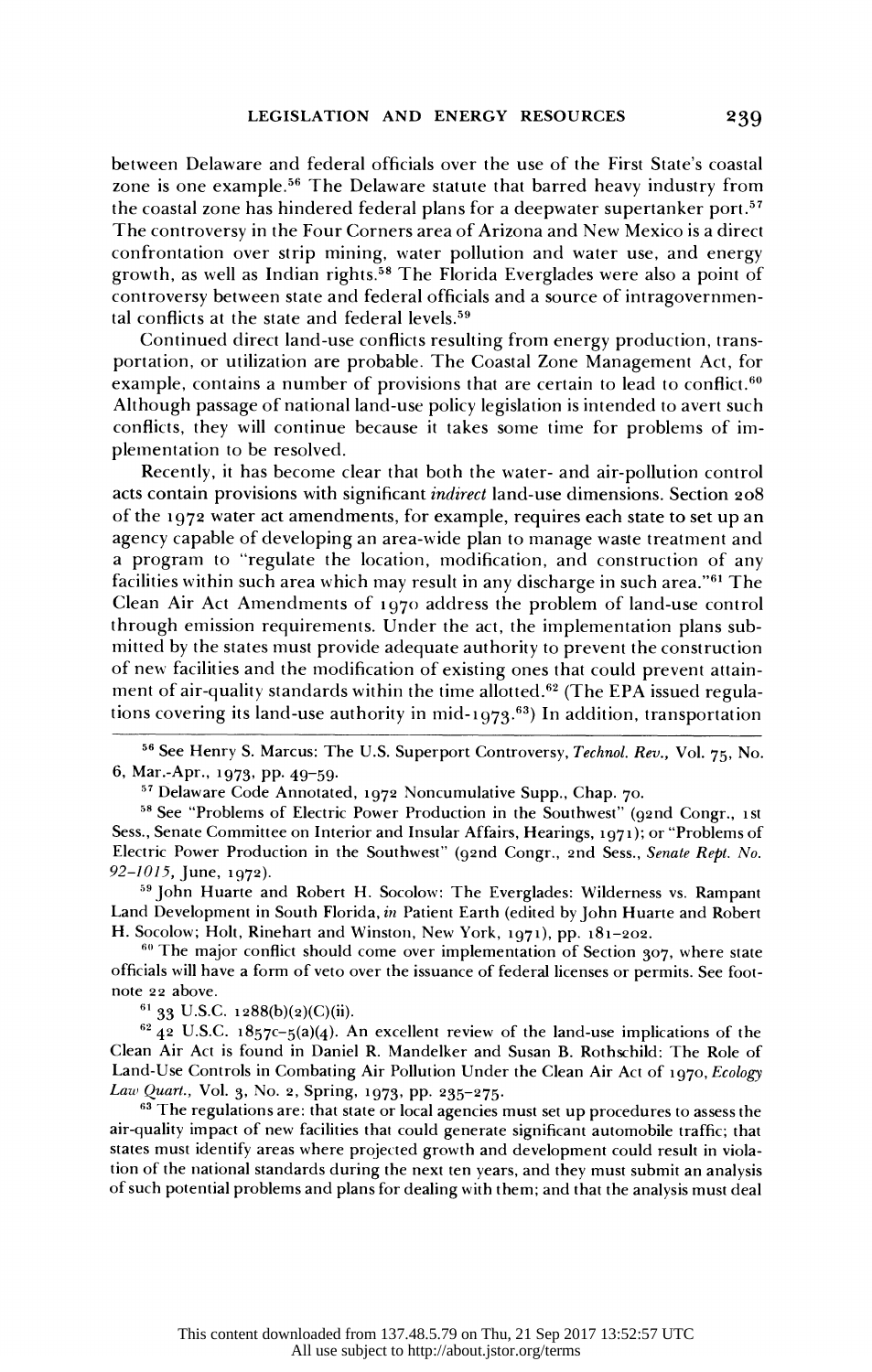controls can be utilized by the states to achieve national air-quality standards. Transportation control measures are required for any air-quality control region where controls on stationary sources, such as power plants, combined with fed eral auto-emission standards, are inadequate to insure attainment or mainte nance of the air-quality requirements.<sup>64</sup>

 An even more significant indirect impact may come from EPA's regulations concerning nondegradation. The preamble to the Clean Air Act Amendments of 1970 states that the purpose of the act is "to protect and enhance the quality of the Nation's air resources so as to promote the public health and welfare and the productive capacity of its population."65 The Supreme Court recently upheld a lower-court decision that the phrase "protect and enhance" meant no significant deterioration of air quality in clean-air regions (primarily rural areas).66 The lower court found that "the Clean Air Act of 1970 is based in important part on a policy of non-degradation of existing clean air and [EPA regulations] in permit ting the States to submit plans which allow pollution levels of clean air to rise to the secondary standard level of pollution is contrary to the legislative policy of the Act and is, therefore, invalid."67

 The EPA has proposed four methods of defining "significant dete rioration."68 All of the alternatives now being assessed will have some impact on development and growth in clean-air regions, but none is intended to impose a strict policy of "no growth." Nevertheless, as Business Week noted: "the stakes are enormous, for the guidelines will determine what sparsely populated areas of the Nation can be developed and what areas must remain rural."69

# INTERNATIONAL COMPETITIVE EFFECT

 One impact of environmental laws on energy industries that has received lit tle attention is their effect on the growth of domestic energy sources from an international viewpoint. Attention has recently turned to the influence that tax

 with all significant air-quality implications of growth and development, including addi tional air pollution from new commercial, industrial, and residential development, from increased demand for electricity and heat, from motor-vehicle traffic, and from produc tion of solid waste (Federal Register, Vol. 38, June 18, 1973, pp. 15834-15839).

64 Ibid.

65 42 U.S.C. 1857(b)(i).

66 Fri v. Sierra Club, 412 U.S. 541 (1973).

67 Sierra Club v. Ruckelshaus, 344 F. Supp. 253 (D. D.C., 1972).

 68 The four proposed methods of dealing with nondegradation are: the air-quality in crement plan, which would establish a maximum allowable increase in sulfur dioxide and particulate air-pollution levels in areas where 1972 levels were below the federal ambient .standards; the emission-limitation plan, which would establish a ceiling on emissions in cer tain air-quality control regions which have sulfur dioxide and particulate levels that are already below the secondary air-quality standards; the local-definition plan, which would amount to a case-by-case determination of whether a new source is causing "significant de terioration"; and the area-classification plan, which would require states to categorize areas as belonging to one of two "zones" of allowable deterioration. In the area-classification plan, one zone would allow no significant development; the other would allow ambient pol lution to rise to the limits of the secondary standards in order to accommodate necessary growth. See *Federal Register*, Vol. 38, July 10, 1973, pp. 18980–1

<sup>99</sup> "The EPA Compromise on Clean Air Rules, *Business Week*, Jan. 20, 197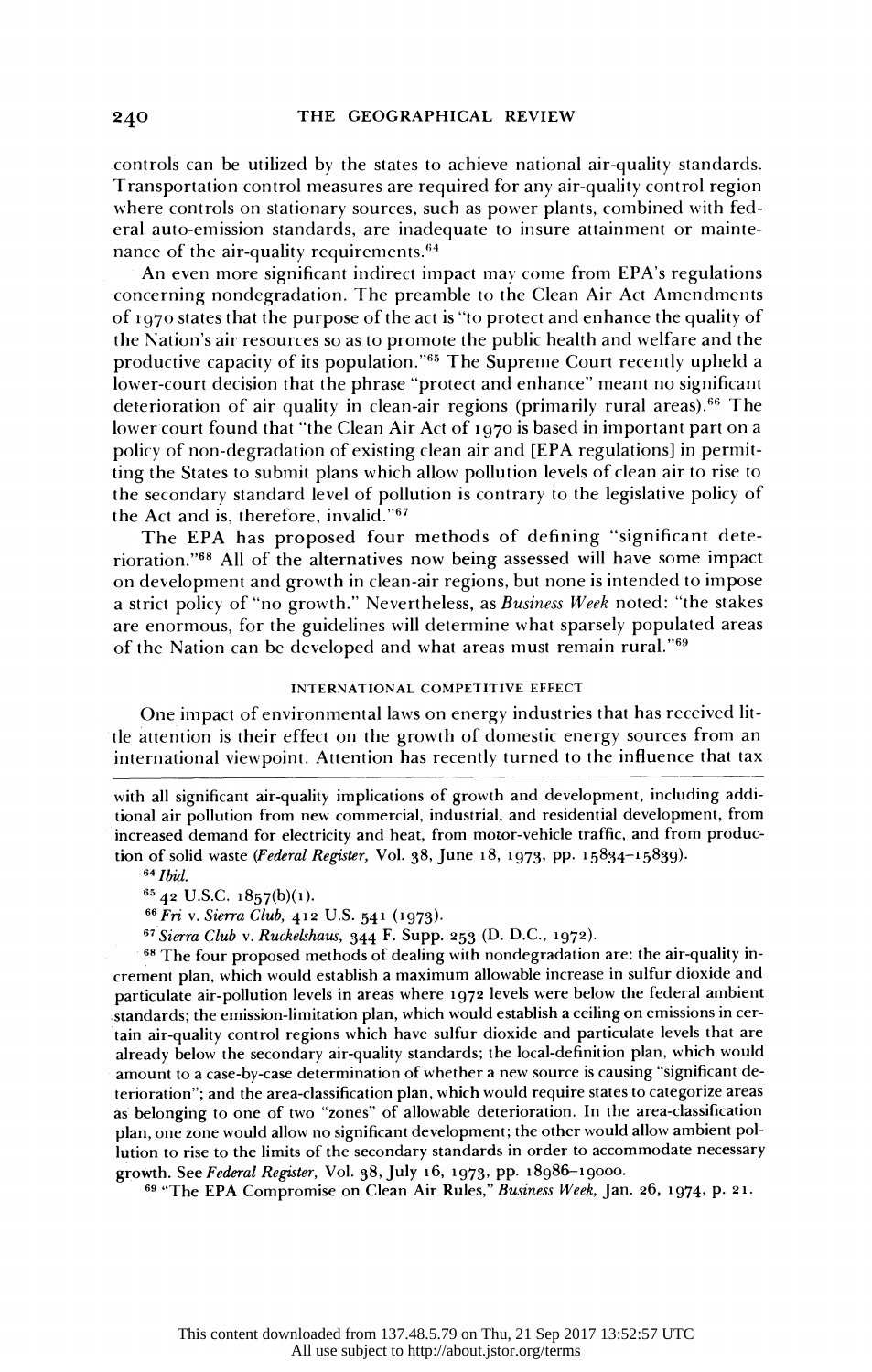provisions have had on domestic oil companies, prompting them to develop overseas oil resources.7" We might also ask whether environmental statutes have had the same effect. Are environmental statutes so stringent that companies have looked overseas for "easier" conditions?

 The EPA has found that pollution-control regulations do tend to put United States exporters at some disadvantage but that over the next five to ten years this disadvantage should disappear as other developed and less-developed countries begin to enact similar legislation.<sup>71</sup> The EPA and the State Department are cur rently studying the international trade effects of pollution control on several in dustries. In addition, under the 1972 water-pollution control legislation, the De partment of Commerce is required to undertake a study of the probable com petitive advantage of goods manufactured abroad over comparable articles made in the United States in cases where foreign pollution-control requirements are less stringent.<sup>72</sup> The study is incomplete, and it has apparently been hin dered by the lack of accurate and consistent data. However, it does indicate that the increased costs associated with pollution-control legislation may not reach the international marketplace in the form of higher prices for several years.73

## FEDERAL RESPONSE

 The interrelationships of environmental legislation and energy supply and demand have not evoked any major, comprehensive response at the federal level. For the most part, both the executive and legislative branches have allowed environmental statutes to be enacted without major revisions once the programs have been initiated. This "wait-and-see" attitude is common in the implementa tion of new programs: it is advisable to allow sufficient time for problems to de velop so that effective corrective measures can be devised. In addition, there ap pears to be some reluctance to reverse the direction of environmental improve ment now that the basic legislative policies have been enacted. This does not mean, however, that changes in the relationship between environmental statutes and energy have not taken place. On several occasions in the past four years, legislation has been amended to meet specific, and usually emergency, needs.

 In early 1972, for example, legislation was enacted to authorize the Atomic Energy Commission (AEC) to issue temporary operating permits for nuclear power plants.74 These permits could only be awarded after a determination that environmental requirements would be met during operation and that the plant was essential to the generating capacity of the utility's power system. This legisla tion was passed to speed licensing of several power plants delayed by court

72 33 U.S.C. 1251.

241

 <sup>70</sup> For example, see "Profitability of Domestic Energy Company Operations" (93rd Congr., 2nd Sess., Senate Committee on Finance, Hearings, 1974); or Oil Refinery Capac ity [see footnote 47 above], pp. 5-36.

 <sup>71</sup> Remarks of Robert W. Fri, Acting Administrator, Environmental Protection Agency, EPA-Industry Conference on International Control Activities, Washington, D.C., June 13, 1973, p. 2.

<sup>&</sup>lt;sup>73</sup> "Pollution Control Costs and International Competitiveness," in U.S. Industrial Out look, 1974, With Projections to 1980 (Dept. of Commerce, Washington, D.C., 1974), pp.  $7^{-10}$ .

 <sup>74</sup> P.L. 92-307, 86 Stat. 191, 42 U.S.C. 2242.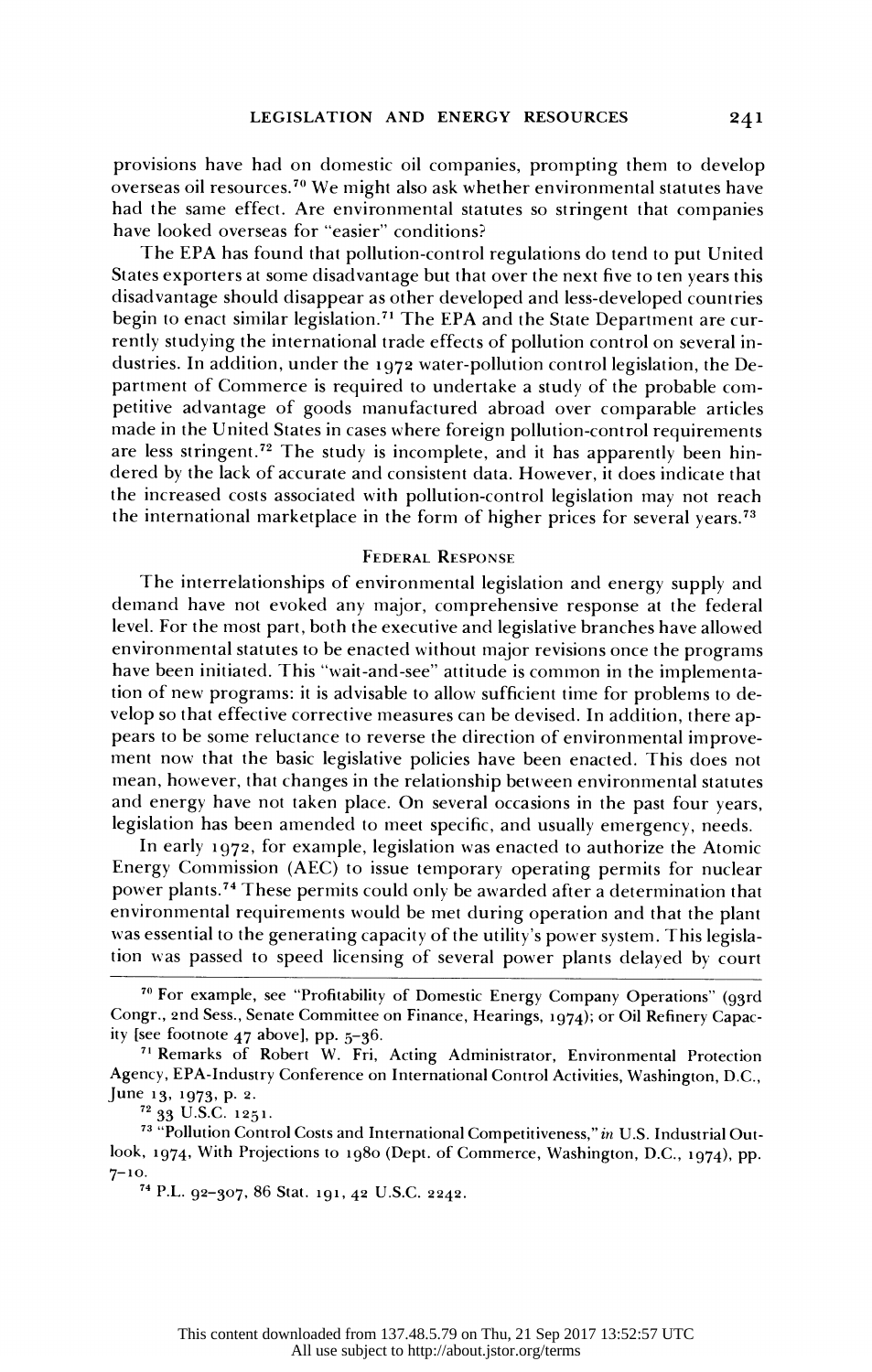cases.75 The net effect of the legislation was to overturn the requirements of those court cases that had denied the AEC authority to issue temporary permits to allow operation of plants while time-consuming reviews and hearings proceeded.76

 Another "emergency" measure was the Energy Supply and Environmental Coordination Act of 1974.<sup>77</sup> This legislation was enacted to authorize temporary relaxation of air-quality standards during periods of fuel shortages. The pri mary aim of this act was to authorize conversion of power plants from fuel oil to high-sulfur coal. However, the legislation requires power plants which do con vert to add on pollution-abatement equipment by 1979. Other requirements were included to insure that the relaxation of air-quality standards was only temporary.

 Recent concern over the development of a national energy policy points up the need for a more comprehensive investigation of the impact of environmental statutes on the United States energy system. The evolutionary development of United States energy policy has been one in which individual policy decisions were made in response to the needs of the time and rarely were concerned ex clusively or even significantly with energy supply or demand.78 According to one Senate study, "Federal policy has been influenced by the growth of energy indus tries and has, in turn, influenced their development, but there has been no con scious intent on the part of Federal policy makers to manage the Nation's energy system in a comprehensive sense."79

 We seem to be duplicating this pattern with respect to the interplay between environmental statutes and energy. The relationship has not been investigated thoroughly, and the changes (such as the legislation cited above) that have been made were in response to specific "emergency" needs. Effective energy policy cannot be implemented unless all the interrelationships between the two areas are understood and treated "in a comprehensive sense." The goals of both policy areas are so interrelated that one cannot be achieved without clearly understand ing and considering the other. This complex web of relationships is clearly

<sup>75</sup> Calvert Cliffs Coordinating Committee v. Atomic Energy Commission required the AEC to consider the environmental costs and benefits of its licensing actions. In Izaak Walton League v. Schlesinger, issuance of an interim operating permit for a nuclear power plant was enjoined until an environmental-impact statement was completed. For more complete de tails, consult Beard, National Environmental Policy Act [see footnote 19 above]; or Frederick Anderson: NEPA in the Courts: A Legal Analysis of the National Environ mental Policy Act (Johns Hopkins Univ. Press, Baltimore, 1973).

76 Beard, Electric Power Plant Siting Legislation [see footnote 43 above], pp. 225-226.

77 P.L. 93-319, 88 Stat. 246.

 78 See J. Cordell Moore: Observations on United States Energy Policy, in "Considerations in the Formulation of National Energy Policy" (92nd Congr., 1st Sess., Senate Committee on Interior and Insular Affairs, Committee Print, 1971), pp. 83-1 15; "U.S. Energy Policies: An Agenda for Research" (Resources for the Future; Johns Hop kins Univ. Press, Baltimore, 1968); Hans H. Landsberg and Sam H. Schurr: Energy in the United States: Sources, Uses and Policy Issues (Random House, New York, 1968); or Barry J. Smernoff: Energy Policy Interactions in the United States, Energy Policy, Vol. 1, Sept., 1973, pp. 136-153.

 79 "Federal Energy Organization" (93rd Congr., ist Sess., Senate Committee on In terior and Insular Affairs, Committee Print, 1973), p. 3.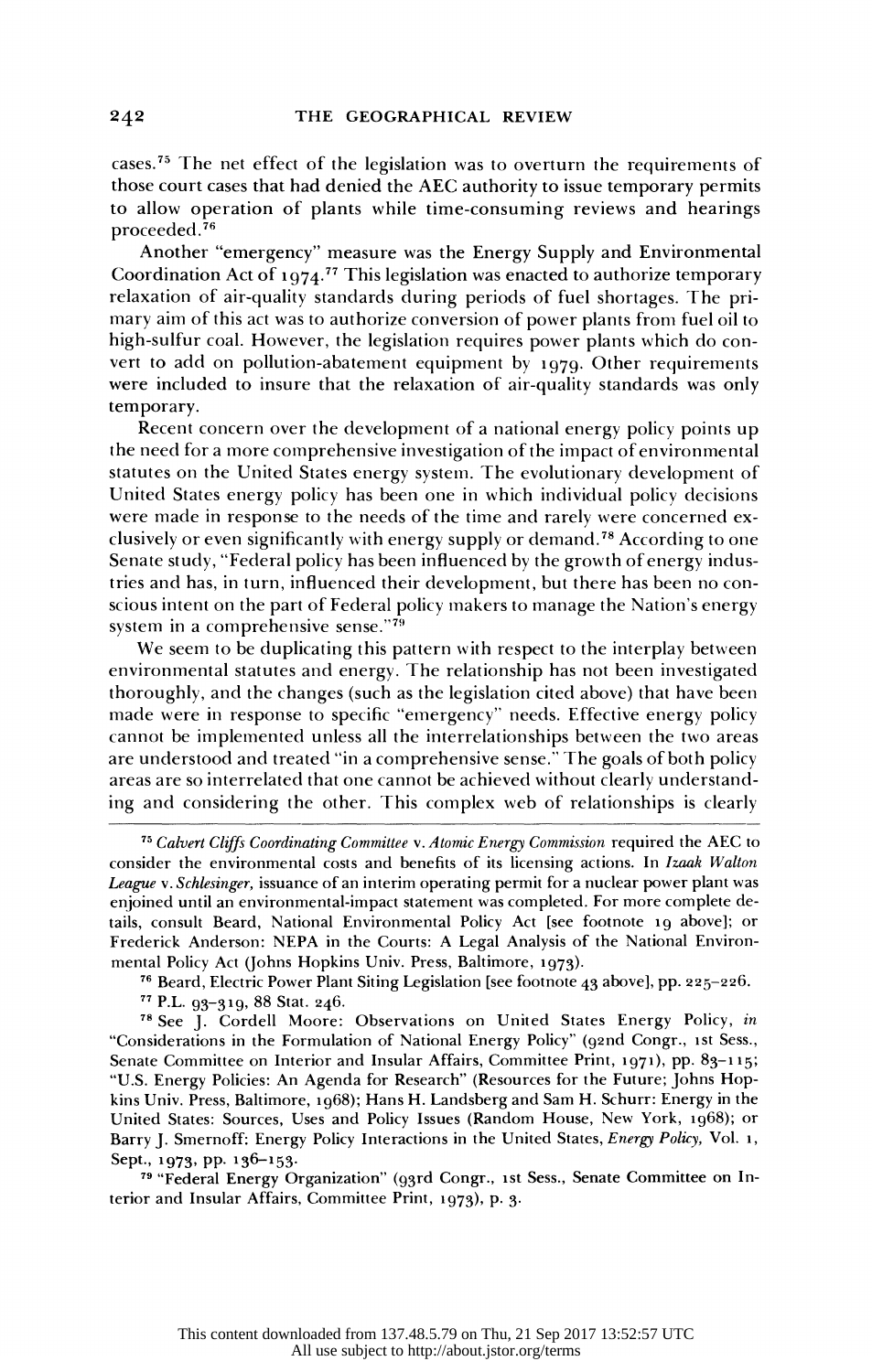demonstrated when we examine the impact that environmental legislation (as presently enacted) will have on where future energy supplies will come from and on where they will be consumed.

 The problem of fuel switching offers one good example. Environmental legislation on sulfur oxides has contributed to a change in demand from "dirty" fuels (such as coal), which are abundant, to "clean" fuels (such as natural gas and fuel oil), which are in short supply. If this trend continues, we can expect a number of important shifts in energy supply. First, low-sulfur coals from the western United States will be in great demand. Since they will be strip-mined, increased adverse environmental effects of another type can be expected.<sup>80</sup> Sec ond, the number of mine-mouth coal-fired and coal gasification plants in the West will grow. This is sure to increase the conflict over scarce water supplies in the region.<sup>81</sup> Third, if electric utilities continue to switch to fuel oil, they will have to look for foreign sources, which may be unreliable and expensive and which may increase the demand for coastal sites for new facilities. This will also necessi tate improved shipping facilities, especially supertanker ports.

 Land-use conflicts offer another example of why we must approach the energy-environment interface comprehensively. The Arab oil embargo forced the United States to launch on a course of energy self-sufficiency.82 This goal, if it can be achieved, will, however, not be reached for at least ten and possibly fifteen years. In the interim, the United States will have to depend on large amounts of imported oil and gas, increase the supply of low-sulfur coal by strip mining, intensify the development of oil and gas in the outer continental shelf and onshore federal lands, begin the development of oil-shale lands, and con tinue the conversion to nuclear power. Thus conflicts will arise over the use of land in the coastal zone, where population is most concentrated and where pro spective sites for a wide variety of energy facilities will be sought.

 Implementation of both the air and water acts will also result in other land use conflicts. The EPA's nondegradation regulations, for example, will have a direct impact on the overall development of rural areas and on the location of energy facilities in particular. One important impact will be their effect on the location of mine-mouth generating facilities in the West. Transportation control plans and other indirect land-use controls xvill also have an impact on energy supply and demand. The former are intended to decrease air-pollution levels, but they will also affect urban transportation patterns and thereby the location and level of energy demand and supply.

# **SUMMARY**

 Formulation of a comprehensive national energy policy has recently become a major public-policy objective. For that policy to be developed and im plemented, a thorough understanding of all the elements involved must be ob-

243

<sup>80</sup> See Robert Gillette: Western Coal: Does the Debate Follow Irreversible Commit ment? Science, Vol. 182, 1973, pp. 456-458; or "The Coal Industry's Controversial Move West," Business Week, May 11, 1974, pp. 134-138.

<sup>81 &</sup>quot;Rehabilitation Potential of Western Coal Lands" (National Academy of Sciences, Environmental Studies Board; Ballinger Publishing Co., Cambridge, Mass., 1974).

<sup>82 &</sup>quot;Project Independence Blueprint" (Federal Energy Administration, Washington, D.C., 1974).